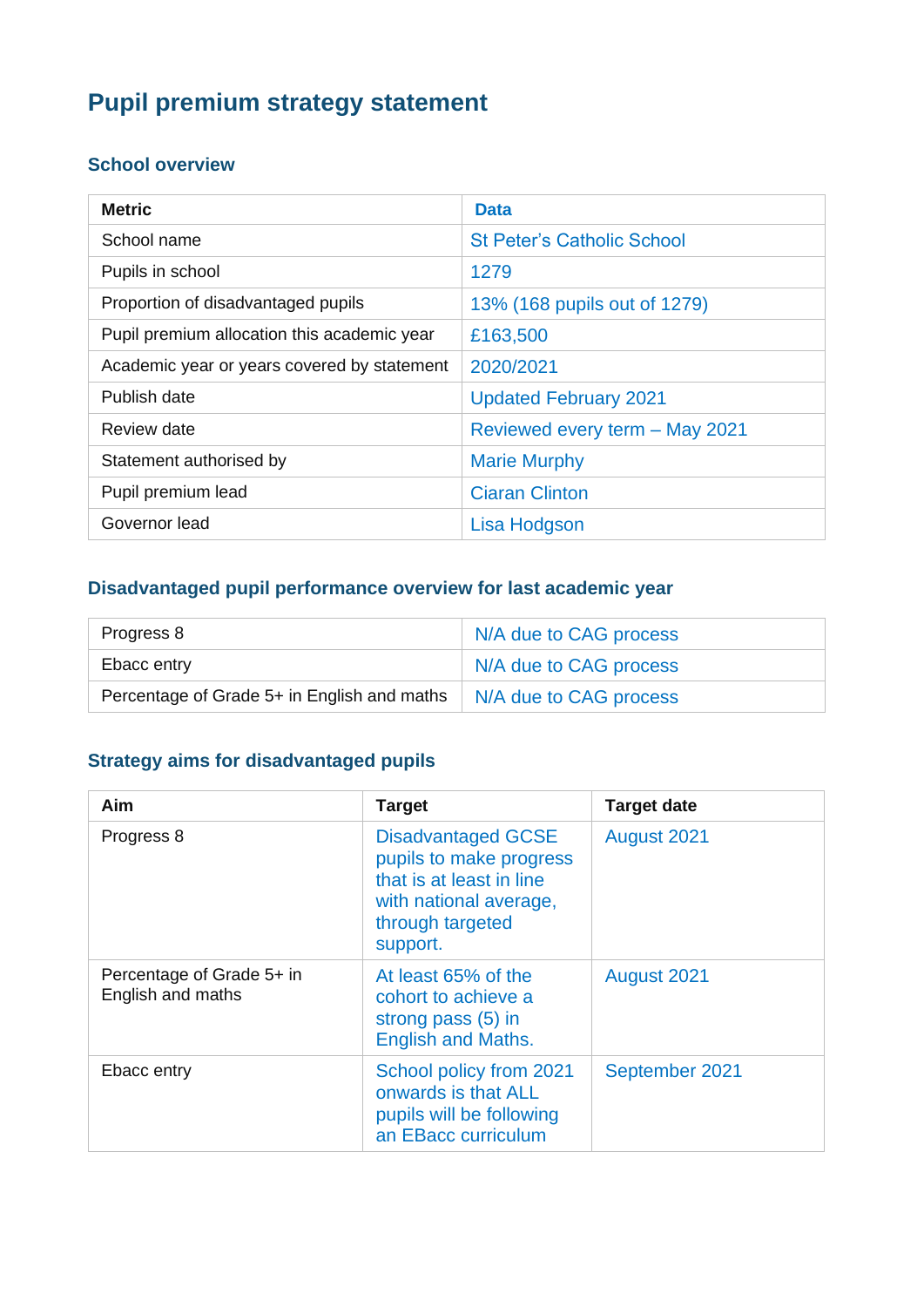## **Teaching priorities for current academic year**

| <b>Measure</b>                                   | <b>Activity</b>                                                                                                                                                                |
|--------------------------------------------------|--------------------------------------------------------------------------------------------------------------------------------------------------------------------------------|
| Priority 1                                       | To provide a remote teaching programme which will<br>be of equivalent length to the core teaching pupils<br>would receive in school, including daily contact with<br>teachers. |
| Priority 2                                       | To develop a knowledge rich curriculum that is well<br>sequenced for all subjects and key stages                                                                               |
| Barriers to learning these<br>priorities address | Teacher's knowledge, ability and confidence with<br><b>Microsoft Teams</b><br>Attendance<br><b>Aspirations</b><br>Facilities and resources at home<br><b>Parental support</b>  |
| Projected spending                               | 25% of pupil premium budget                                                                                                                                                    |

## **Targeted academic support for current academic year**

| <b>Measure</b>                                   | <b>Activity</b>                                                                                                                          |  |
|--------------------------------------------------|------------------------------------------------------------------------------------------------------------------------------------------|--|
| Priority 1                                       | To offer intervention classes to disadvantaged pupils<br>to close the gap and to offer a mentor for each pupil                           |  |
| <b>Priority 2</b>                                | To ensure all disadvantaged pupils for sufficient ICT<br>and paper resources to engage in remote lessons to<br>complete independent work |  |
| Barriers to learning these<br>priorities address | Lockdown – pupils not in school<br><b>Aspirations</b><br>Low reading ages<br>Parental engagement                                         |  |
| Projected spending                               | 15% of pupil premium budget                                                                                                              |  |

### **Wider strategies for current academic year**

| <b>Measure</b>                                   | <b>Activity</b>                                                                                                                        |
|--------------------------------------------------|----------------------------------------------------------------------------------------------------------------------------------------|
| Priority 1                                       | To ensure disadvantaged pupils are offered pastoral<br>support and each pupil is safeguarded, protected<br>and nurtured                |
| Priority 2                                       | To ensure disadvantaged pupils boost their cultural<br>capital/cultural literacy                                                       |
| Barriers to learning these<br>priorities address | Lockdown<br>Lack of trips – facilities are not open<br>Social distancing – no visitors allowed on site<br>Parents' evenings are remote |